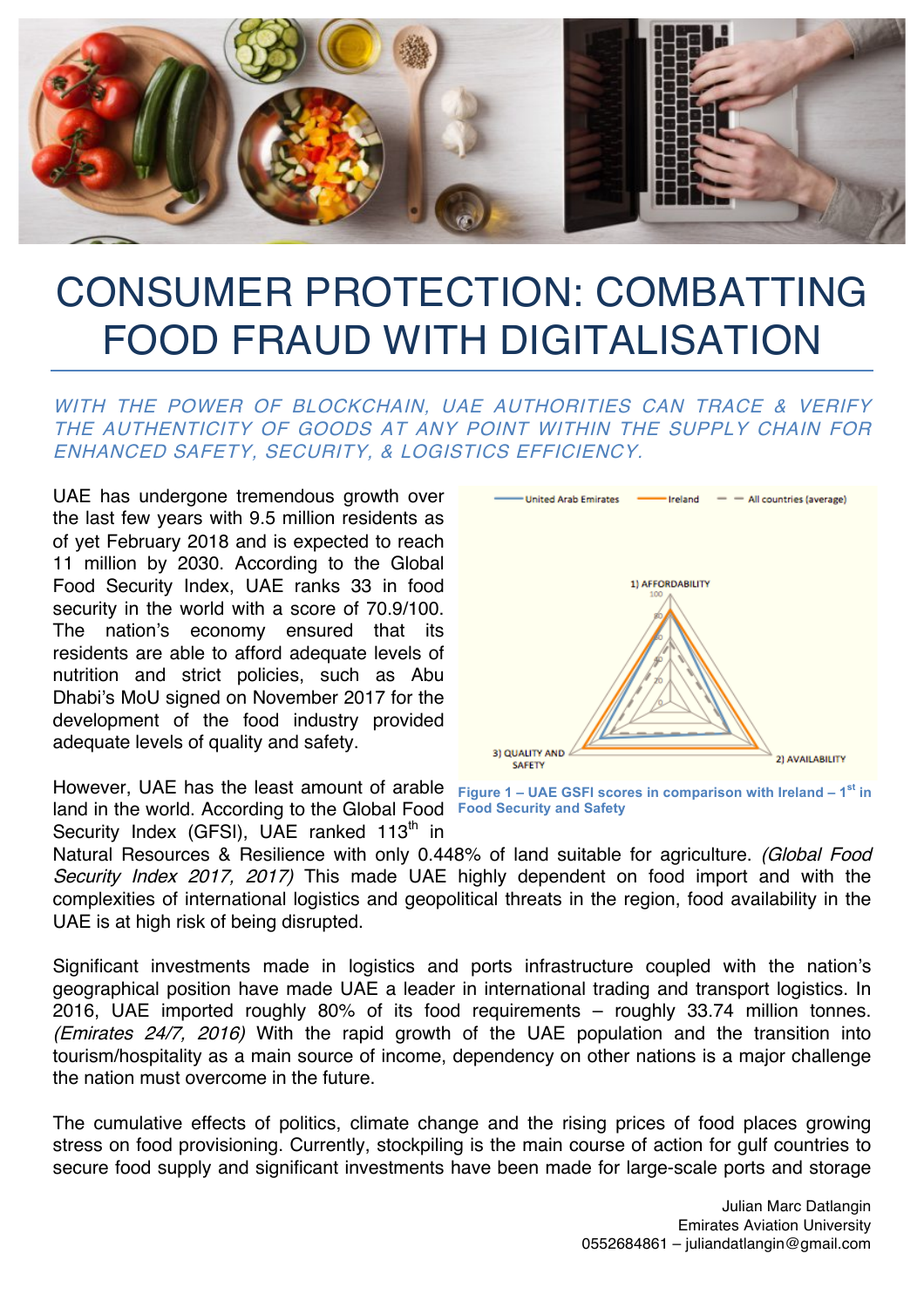facilities. Jebel Ali Port boosted its capacity 19 million TEUs in 2015 making it the world's most productive port. This is expected to reach 28.4 million TEUs by 2021. The growth of UAE as a logistics hub meant greater requirements for cargo security. Screening cargo became more stringent, stifling food distribution. *(Dubaichamber.com, 2017)* Customs regulations and complex formalities meant that cargos are often grounded in storage for days while they await clearance to leave the port. This may have major consequences on food with short life spans and with the growing demand, getting food to consumers as fast as possible is paramount.



**Figure 2 – Jebel Ali port is largest marine terminal in the middle east and provides international market access to over 2 billion people worldwide**

UAE ports have a history on piracy, smuggling, theft, and infiltration of counterfeit goods at any point in the supply chain. Counterfeiting is considered to be a low-risk crime due to lack of probable cause and there simply is no way to trace it back to the suspects. Storage is typically when cargo is most vulnerable. Beginning 2010, Dubai Police had to expend a significant amount of effort to educate port officers and improve security measures after numerous cargo theft complaints were reported. (Gulf News, 2010) While in May 2017, UAE authorities confiscated 67.7 million goods

worth Dhs. 1 billion – a 7% increase in counterfeit infiltration from 2015. (The National, 2017) In March 2018, UAE banned Australian rock melons and South African meat after many were killed due to listeria poisoning. (The National, 2018) Dependence on importing requires full visibility on all the suppliers' movements – the goods that were banned remained in circulation in UAE markets due to limited tracking.

The complex nature of international supply chains made UAE look to traditional solutions regarding land and water challenges. In 2016, plans for 3.3 hectare fully climate controlled greenhouse in Abu Dhabi costing Dhs. 16.5 million was unveiled. (Oxford



**Figure 3 – Distribution of water consumption in the UAE with Agriculture and Forestry accounting for 49%**

Business Group, 2018) However, plans like terraforming non-arable land or construction of new desalination plants have varying impacts due to ever changing nature of the environment. Figures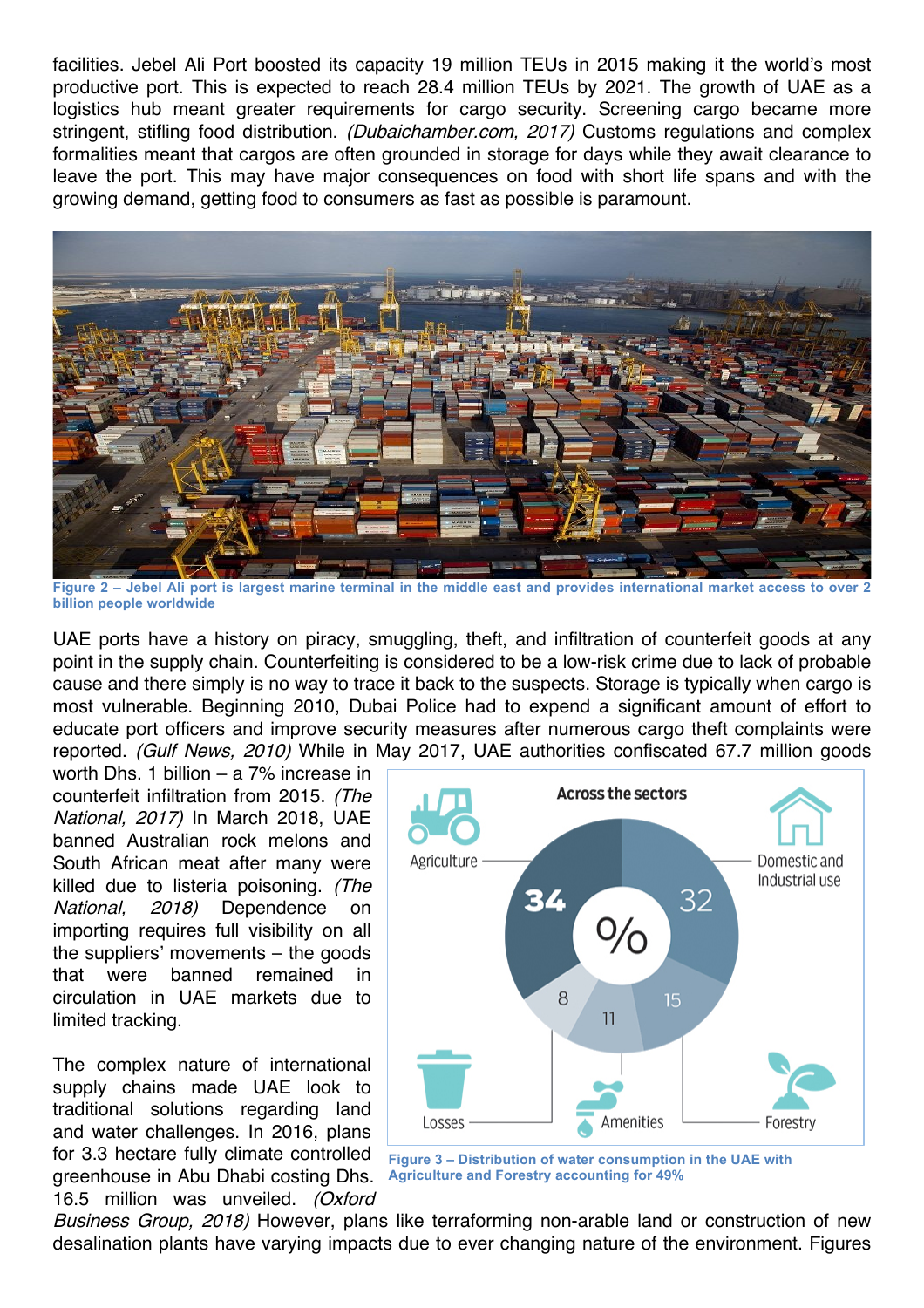show that 49% of water use in the UAE is used for Agriculture and Forestry. The cost of such projects and their maintenance requirements could hinder success. The results of climate change are so unpredictable that these solutions may not meet their objectives fully. Instead UAE began looking at this issue from an outside-in perspective and began focusing on securing the food supply chain and providing full transparency.

The Abu Dhabi ports MoU on the development of the food industry was aimed to develop sourcing end-to-end. The private sector was encouraged to become a pillar for expanding food security and in response UAE F&B distributor NTDE deployed an Electronic Data Interchange (EDI) Suite on Nov 2017 to track foodstuff movements across its supply chain. (Logistics Middle East, 2017) This provided NTDE a way to better coordinate the flow of goods across its networks while linking its operations to international suppliers. Order times were reduced and instances of perished goods became minimal. The implementation of EDI drove the automation of NTDE's supply chain and numerous scalable cost savings were expected.

On a similar note, beginning April 2018 all 5-gallon water bottles in the UAE will incorporate a unique bar code that is placed each time a bottle leaves the production line. (Gulf News, 2018) This experimental digitalisation project aims to protect consumers by providing them with full visibility of the history of the bottle, such as: # of times refilled, production data, facility standards, and quality. This technology will



**Figure 4 – Digitalisation of the supply chain interconnects all stakeholders in real-time and brings about numerous opportunities**

facilitate the distribution of water end-to-end and speed up water monitoring and inspection processes. Consumers are now more empowered and can download the Water SmarTrace app and begin scanning the smart stickers.

These solutions are only the beginning of the automation of a supply chain. Currently, EDI and barcode solutions can only track goods at certain checkpoints of the chain. What if there was a method that provides total visibility at any point of the chain and at the same time guarantee that this specific item was the same one that left the supplier and not a counterfeit, all fully automated? Blockchain ledger technology works on a diffuse trust basis, sharing security across multiple parties so that it is difficult to hack. It aims to empower businesses and consumers by allowing them to immediately authenticate and transact.

Blockchain has only been limited to cryptocurrencies and digital assets recently; but in April 2017, China e-commerce giant Alibaba saw the opportunities that it could provide for goods security. China has a history of counterfeit production and they often seep into food supply chains with numerous instances of fake eggs, rice replaced with plasticised pellets, and synthetic coloured spices. This age-old problem poses a large health risk for Chinese and even international consumers. (Cheh, 2017) According to an Ohio State University paper on the Economic Burden of Foodborne Illnesses, 48 million Americans were treated in 2011 due to illnesses brought about by 31 different pathogens. This resulted in roughly \$77 billion expenditure for treatments, with an average cost of \$1,746 per person. (Scharff, 2012) With blockchain, Alibaba intends to attach a digitalised 'DNA sample' to each food item rather than a whole batch. Vendors can then compare this DNA sample against the ledger to prove authenticity and view the quality standards of production and handling of food throughout the supply chain.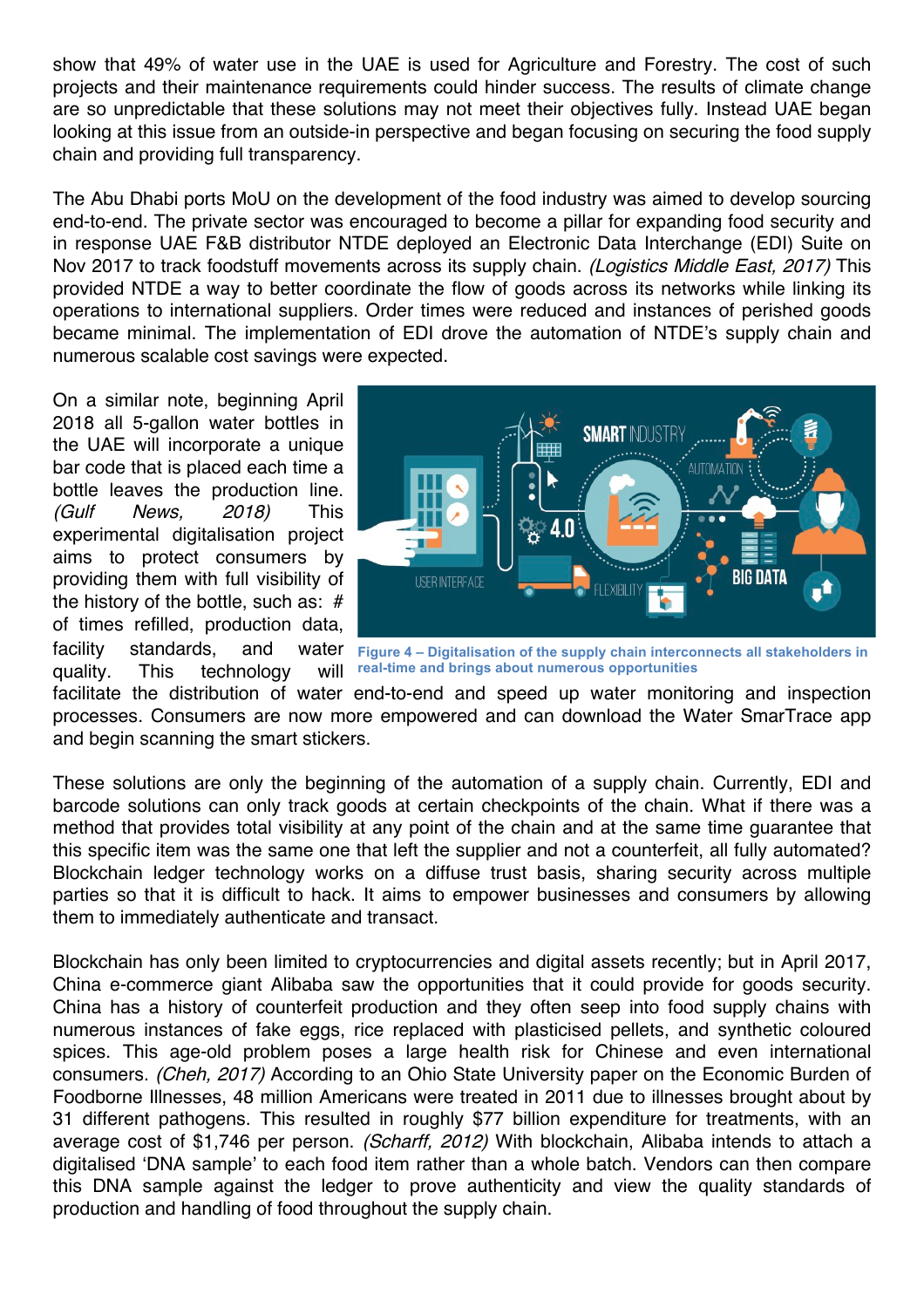Blockchains are very much suited for weeding out fraud. Unlike bespoke security systems, the general ledger of blockchains operates on distributed trust. This makes it difficult for frauds to infiltrate the chain, as the data has to be present across all the ledgers for it to be considered authentic. The idea of security not being centralised means that there is no single point of failure, the whole ledger must break down before frauds can seep in.



**Figure 5 – An Olyver Wyman study on the impact of blockchain on a food supply chain**

UAE is now at the cusp of implementing blockchain to numerous industries. In February 2016, the Dubai Future Foundation announced the formation of the Global Blockchain Council – a team of 46 members in charge of researching blockchain implementation opportunities in the UAE. As of 2018, the Council has focused on Blockchain for UAE banks, Freezones, and technology firms with no mention of application in international goods trade. (Dubai Future Foundation, 2017) The potential for the use of Blockchain in international trade has already been recognised by major companies. The world's largest container shipping operator Maersk in collaboration with IBM intends to use blockchain to make international trade more secure and efficient. (Maersk and IBM, 2018) The project will include a shipping information pipeline that enables all actors in the supply chain to access data in an encrypted manner and addition of paperless trade, removing requirements for shipping documentations speeding up customs clearances. Maersk and IBM foresees that a 20% savings as administration and documentation costs amount to over a fifth of operating costs. The implementation of blockchain means a more efficient performance with the possibility of increasing productivity by 15%

With the expansion of UAE's logistical capabilities, Blockchain for food security needs alignment with the nation's future strategies. The Dubai Municipality Open Data Project along with the ventures of the Global Blockchain Council can revolutionise the way UAE distributes food. Today a vast amount of food resources are wasted, stolen, or replaced with counterfeits. There is a considerable demand for streamlining data flow of food cargo. (Gulf News, 2017) No other country has seen a large-scale implementation of blockchain to its ports and distribution centres. UAE building an interconnected network can benefit ports by disposing documentation requirements and customs allowing cargo to leave the port immediately to distribute food to vendors without delay. A single point of truth enables fast, secure access to supply chain information.